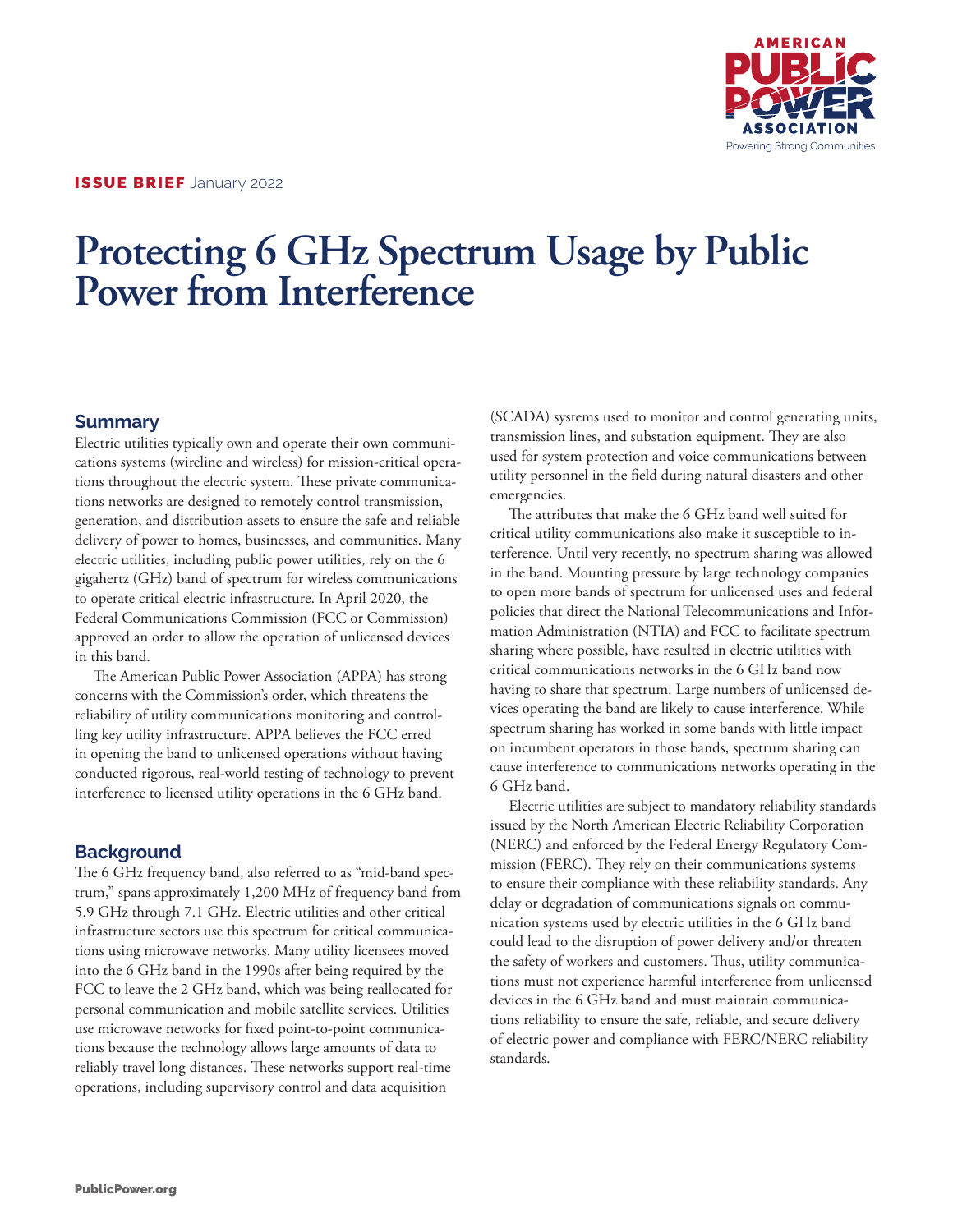#### **Regulatory Action**

In October 2018, the FCC issued a Notice of Proposed Rulemaking (NPRM) to open the 6 GHz band to unlicensed spectrum sharing. The FCC stated in the NPRM, "proposed rules will allow a valuable spectrum resource to be more intensively used to benefit consumers while allowing the existing licensed uses of the 6 GHz band to continue uninterrupted." To address interference concerns, the FCC proposed use of an "automated frequency coordination (AFC)" system to mitigate any potential interference (a suggestion made by technology companies seeking unlicensed use of the band). In February 2019, APPA and other major utility trade associations filed joint comments urging the FCC to "not allow unlicensed operations in the 6 GHz band because…the potential for interference is unreasonably high and therefore likely to present significant adverse impact[s] to critical infrastructure communications…." This could "put at risk the safety of life, health, and property that incumbent licensees help to protect." The reply comments noted the efficacy of AFC technology is unsupported by evidence or experience, with no field testing having been conducted.

In response to critical infrastructure industry concerns, other regulatory agencies weighed in with the FCC. In September 2019, the Assistant Secretary of the Office of Electricity at the Department of Energy (DOE) sent a letter to NTIA and the FCC expressing concerns with the NPRM's plan to rely on untested AFC technology. DOE cited an example of a similar system that was used in the 5.8 GHz band that did not work. DOE asked that adequate testing and safeguards be in place before making any changes in the band and offered the assistance of the National Laboratories. In December 2019, FERC sent a letter to the FCC asking it to consider requests made by electric utilities and state regulators for additional testing of the AFC system prior to moving forward. The FERC Commissioners noted the cross-dependencies between communications and bulk power system operations and shared that concerns were expressed on the possible impacts of unlicensed operations in the band on electric reliability at a FERC reliability technical conference.

Despite these concerns, on April 23, 2020, the FCC voted to approve a final report and order (R&O) to open the 6 GHz spectrum band to unlicensed users. The FCC stated its belief that use of an AFC system will protect incumbent users from harmful interference by new unlicensed entrants. The Commission also stated it believes its decision to split the band to allow two types of unlicensed operations will protect incumbent operators' communications from harmful interference. In addition, in a nominal nod to the concerns expressed in the docket by stakeholders, the R&O created an industry led, multi-stakeholder group to study technical and operational issues in the 6 GHz band.

The FCC also issued a Further Notice of Proposed Rulemaking (FNPRM) that sought comment on expanding unlicensed operations in the 6 GHz band beyond what was done in the R&O. APPA and other utility trade associations filed joint comments expressing strong concerns with further opening the band to unlicensed uses before seeing whether spectrum sharing allowed by the R&O can occur in real-world conditions without causing harmful interference. By issuing the FNPRM at the same time it adopted the R&O, it is clear the Commission was unconcerned about the potential interference unlicensed operations could have on critical utility communications networks that control and monitor electric infrastructure that keeps the lights on. The FCC has not yet acted on the FNPRM.

APPA and other organizations challenged the FCC's R&O before the U.S. Court of Appeals for the District of Columbia Circuit (D.C. Circuit) on the grounds that it fails to adequately protect incumbent license holders from interference. On December 28, 2021, the D.C. Circuit denied all but one petition for review, stating the petitioners "have failed to provide a basis for questioning the Commission's conclusion that that the Order will protect against a significant risk of interference, just the kind of highly technical determination to which we owe considerable deference." APPA and others may appeal this decision.

In addition to the litigation, in 2021, APPA and others jointly submitted a petition for rulemaking on low power indoor devices, as well as a stay request on such devices. The petition and stay request were based on information from an April 2021 Southern Company and the Electric Power Research Institute (EPRI) field test where they bought 6 GHz devices that are currently available in the marketplace to conduct real world testing to determine if they would cause interference to electric utilities' communications systems in the band. The devices were operated near a Southern Company microwave link operating between Fortson and Columbus, Georgia, using the FCC thresholds for reportable interference. The tests showed that, even at low powered indoor use, the unlicensed devices "cause harmful interference to licensed fixed microwave systems" greater than the FCC's acceptable levels. Those findings were presented to the FCC for consideration. The Commission has not acted on those requests.